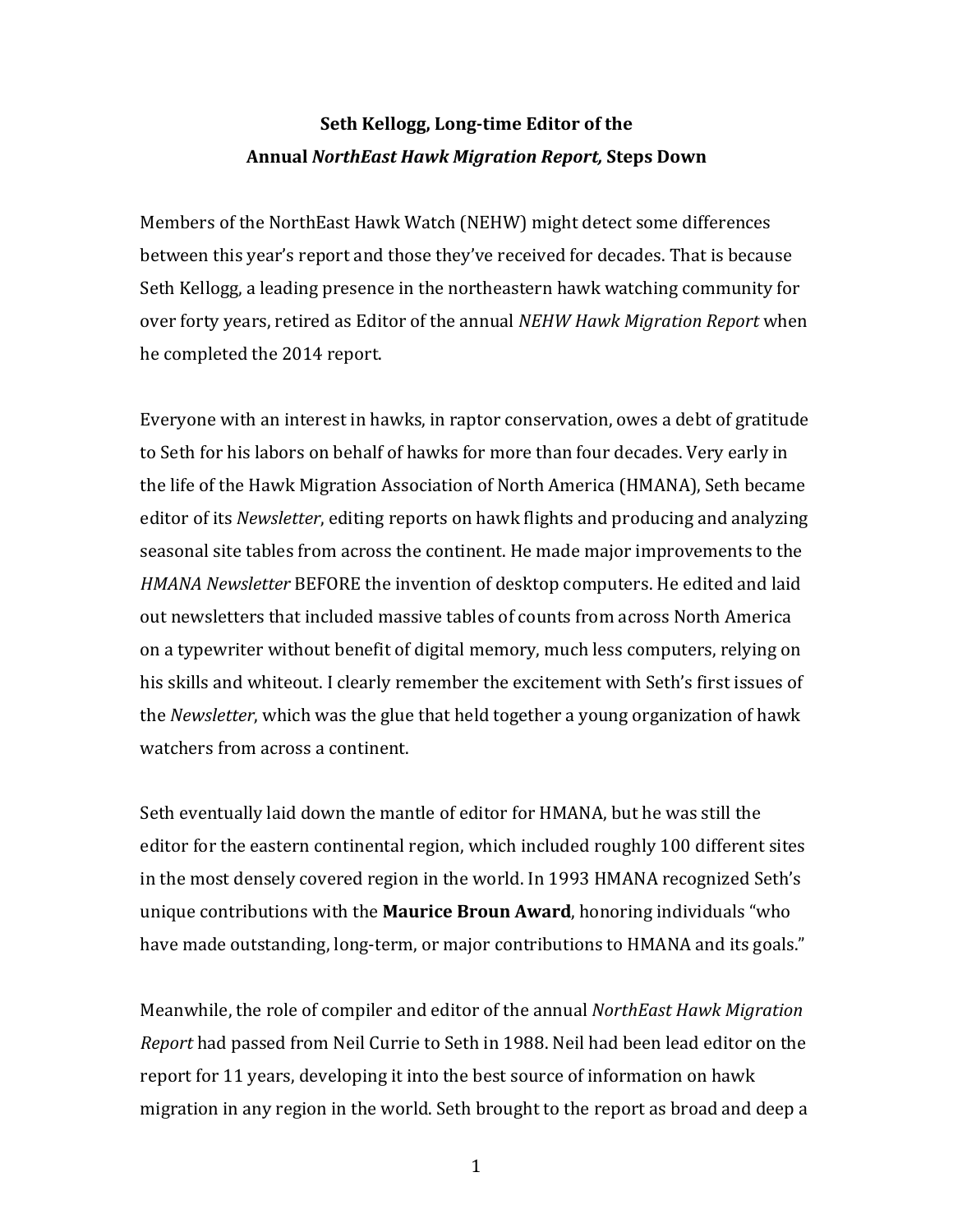perspective on hawk migration as any amateur and perhaps many professional raptor biologists in North America. After stepping down as editor of the *HMANA Newsletter*, Seth had continued to write the eastern continental report for HMANA as many new hawk watches developed. In 2003, HMANA recognized Seth's unique continuing contributions to the field and to the association, including the Northeast Hawk Watch a second time by presenting him with HMANA's highest honor, the **Joseph Taylor Award** for "heroic contributions above and beyond the call of duty." Not many people receive two lifetime achievement awards from any organization!

The development of personal computers, the Internet, and in 2002 HMANA's introduction of HawkCount forever changed communication of hawk migration data. Watch sites began loading their own daily reports into HawkCount for the world to see in near-real time. Previously, you had to wait to the following fall to see a report on the migration a year earlier. The evolution of Hawk Count changed the nature of the *HMANA Newsletter*, but not the value of the *NEHW Hawk Migration Report*. Unlike HMANA's publications, the *NEHW Migration Report* provides a longterm historical perspective (over 40 years) for more than fifty sites across New England (it was originally the New England Hawk Watch), and parts of two other states and one Canadian province determined to be along the same flight lines! HawkCount made it much easier for Seth to obtain and organize daily and seasonal data from sites, but his data and analysis covered not just the season's migration as it unfolded at individual sites, but the movement of raptors across the region on a daily basis across the season and across decades, providing a truly unique perspective on long-term raptor migration and population trends in our region long before the development of the Raptor Population Index (RPI).

Seth continued to compile and edit the NEHW report through 2014, over a quarter century, but that was only part of his contributions to the hawk and birding communities. Seth has been an officer of NEHW for decades, a leader in two state breeding bird censuses, Editor of the *Bird News of Western Massachusetts*, the voice of the Western Mass Voice of Audubon, and Editor of the monthly field records for

2